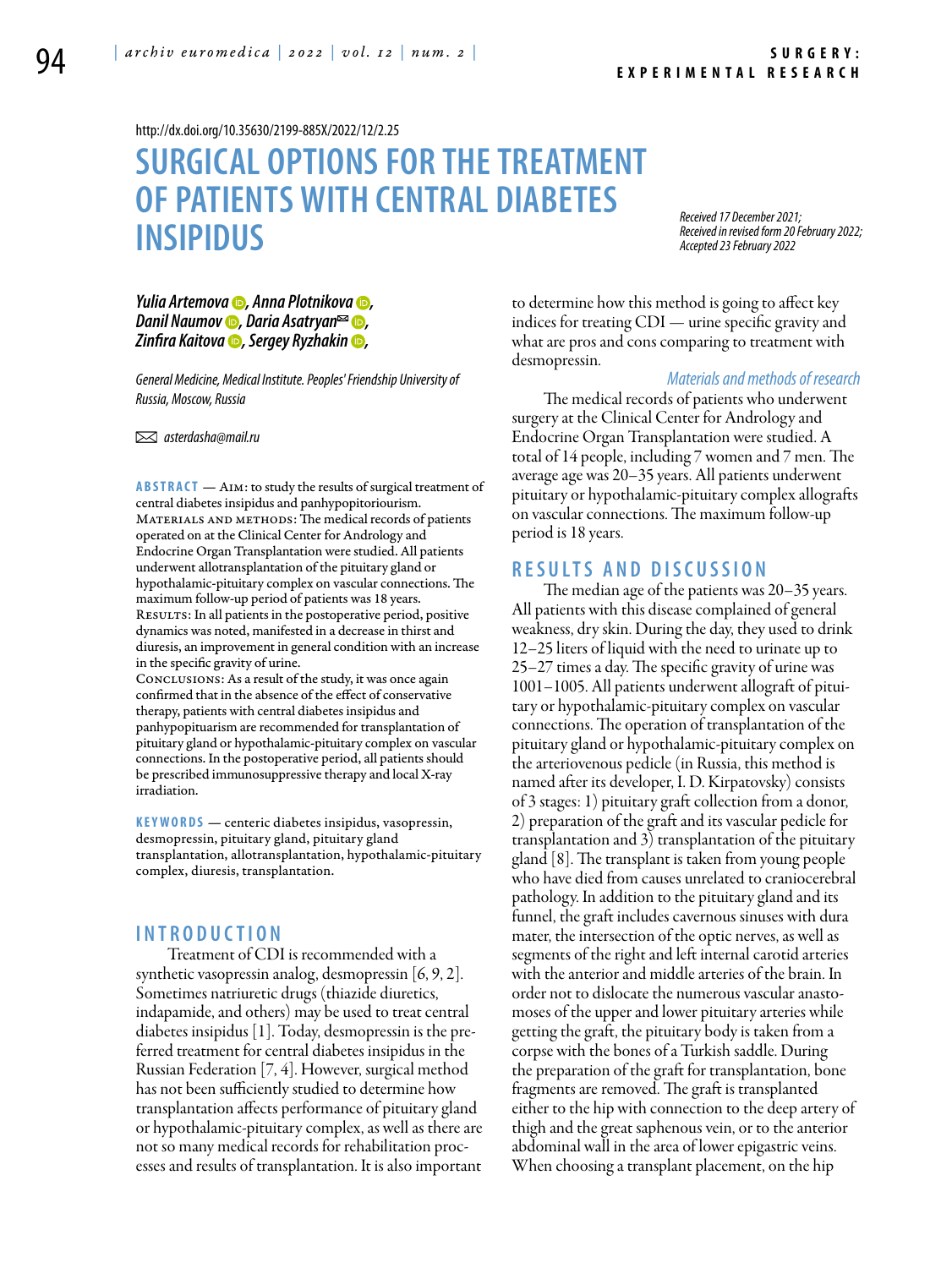or anterior abdominal wall, doctors are guided by the recipient's age and his constitutional features. With a normal physique and well-developed vessels, the graft was connected to the lower epigastric vessels. For patients with insufficient development of blood vessels, as well as for children, the graft was connected to the deep femoral artery. A discission is made on the anteromedial surface of the thigh and the fascial bed of the adductors is opened, when graft is transplanted to a deep femoral artery. For venous outflow in this case, it is favorable to use a great saphenous vein.

In the postoperative period, all patients received immunosuppressive therapy, including prednisone, chorionic gonadotropin, heparin, and local X-Ray radiation exposure. All patients underwent immunological monitoring. Three patients developed a rejection crisis in the postoperative period. Two of them occurred in the first week after surgery and was successfully stopped by amplifying immunosuppressive therapy and additional local X-ray irradiation of the graft area. The graft function was not impaired after X-ray irradiation.

We recorded improvements for all patients in the postoperative period, which resulted in a decrease in thirst and urine output, an improvement in general condition with an increase in the urine specific gravity. With a smooth flow of the postoperative period, after 2-3 weeks, the amount of liquid consumed decreased to 4–6 liters, the urinary frequency decreased to 9–10 times a day.

By the time of discharge and in the long-term period, patients consumed 2–3.5 liters of liquid per day with a frequency of urination 6–7 times a day. The specific gravity of urine in the immediate postoperative period (before discharge from the hospital) increased to 1008-1010, and in a more distant period – to 1010–1020.

During the first year of follow-up, 11 out of 12 patients showed persistent normalization of diuresis (up to 2–4 liters per day with complete cancellation of hormone replacement therapy). Only 1 patient developed an irreversible rejection episode that led to a relapse of diabetes insipidus, which required the reinitiation of hormone therapy at the same dose as before the operation. 8 patients were examined and 7 of them retained normal diuresis in observation period from 1 to 5 years. 6 patients were observed for period from 6 to 10 years. Completely normal diuresis was recorded for 2 patients, while 4 patients took small doses of hormonal drugs to normalize diuresis. The maximum follow-up period after allotransplantation was 18 years  $(Table 1)$ 

In the long-term observation period from 11 to 18 years after allotransplantation, 3 patients were examined. It was recorded that 2 of them took hormone preparations in a lower dose than before the operation, whereas 1 patient had to take hormones in full volume [3]. After 8 years of normal functioning of the hypothalamic-pituitary graft after suffering severe influenza virus infection, 1 patient had a relapse of diabetes insipidus without signs of its rejection, apparently due to viral damage to the nuclei in the hypothalamus of the transplanted complex. After additional evaluation, this patient underwent a successful repeated heterotopic transplantation of the hypothalamic-pituitary complex with the complete disappearance of the symptoms of central diabetes insipidus. The repeated graft has been functioning in accordance with standards for more than 2 years [3].

## **C o n clu si o n s**

1.As a result of the study, it was once again confirmed, that in the absence of an effect from conservative therapy in patients with central diabetes insipidus and panhypopituitarism surgery is recommended. Specifically, these are transplantation of the pituitary or hypothalamic-pituitary complex on vascular connections due to its efficiency.

2.After allotransplantation, all patients should be prescribed immunosuppressive therapy, including prednisone, chorionic gonadotropin, heparin, as well as local X-ray radiation.

3.A one-year follow-up after allotransplantation is necessary for normalization of diuresis.

#### **R efe r e n ce s**

- 1. AL NOFAL A. THIAZIDE Diuretics in the Management of Young Children with Central Diabetes Insipidus. The Journal of Pediatrics. Lteif A, 2015.167(3):658-661. DOI: 10.1016/j. jpeds.2015.06.002
- 2. Chanson P., Salenav S. Treatment of neurogenic diabetes insipidus. Ann, Endocrinol Paris. 2011, 72(6):496-499. 10.1016/j.ando.2011.09.001
- 3. Kharchenko M. A., Lichenko A.G., Kaitova Z.S. Female transsexualism - the problem of gender identification. Zdorov'e i obrazovanie v XXI veke – Health and education in the XXI century. Moscow, 2016, pp. 70-71.
- 4. Kirpatovsky I.D., Kirpatovsky V. I. Neuroendo- crine transplantation. 2018, p.86.
- 5. Mazerkina N. A. The drug vasomyrin in the treatment of central diabetes insipidus in children. Farmateka - Pharmateca. 2014, pp. 86-90.
- 6. Pigarova E.A. Central diabetes insipidus: pathogenetic and prognostic aspects, differential diagnosis. Dissertation for the degree of Candidate of Medical Sciences. Moscow. 2009, p.203.